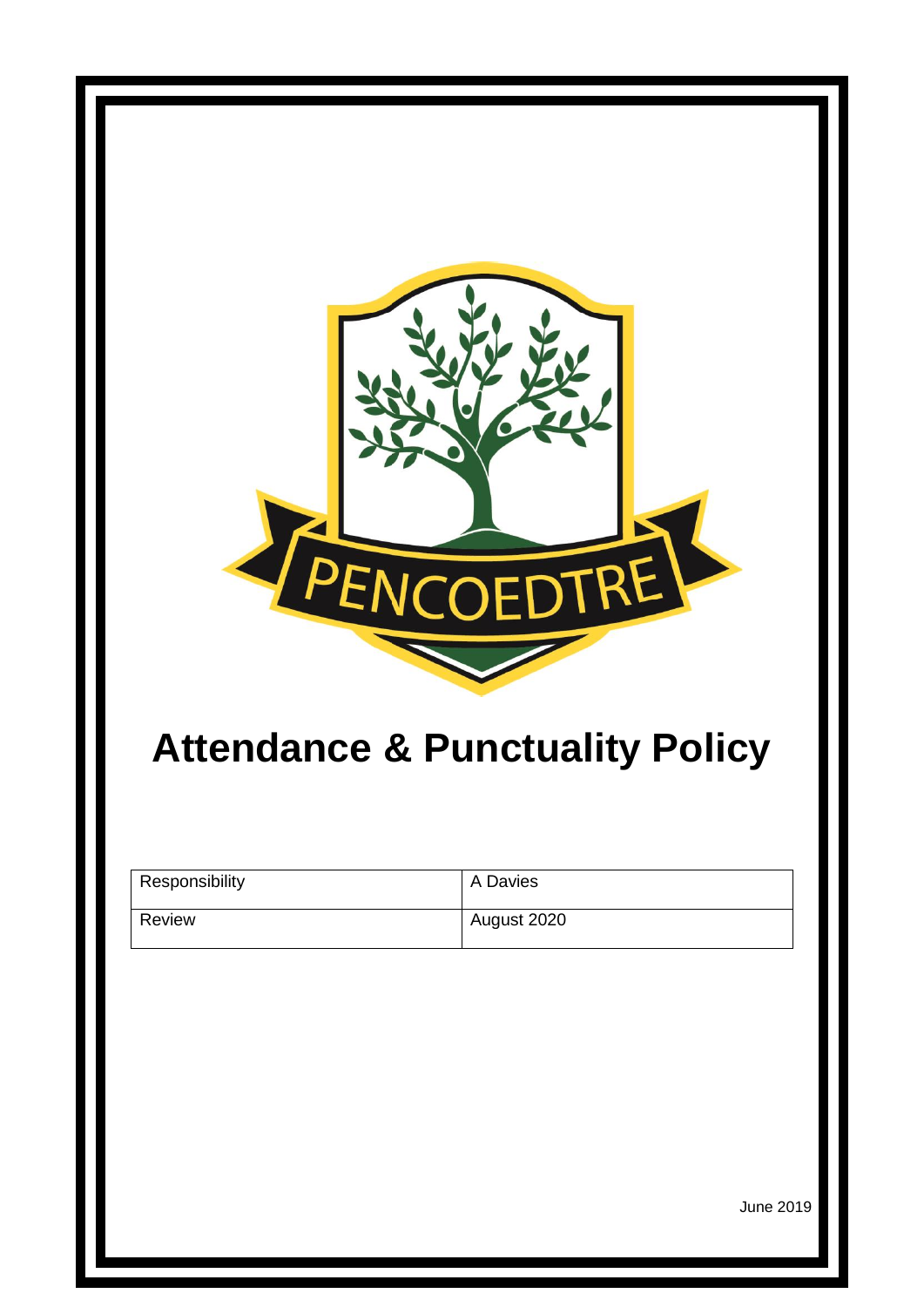# **Attendance & Punctuality Policy**

Pencoedtre High School has high expectations of its students in terms of punctuality and attendance. This document outlines the procedures that all staff follow, the tools used for monitoring students, and the possible support and consequence for parents.

# **1. Staff Responsibility**

Form Tutors (FT) are responsible for the monitoring of attendance & punctuality for the students within their tutor group on a daily basis. Leaders of Learning (LOL) along with the Attendance Manager are responsible for the overview of the students within their year groups and ensuring weekly targets are being met.

# **2.E-registration**

Pencoedtre High School uses the SIMs.net lesson monitor. Every classroom contains a PC; teachers register every class using attendance codes:

> $/$  = Present  $N =$  Absent  $L =$ Late

Upon entering an L mark, teachers are prompted to enter into the system the number of minutes late. The other available attendance codes are entered into the system by either the LOL or the Attendance Officer..

# **3. AM / PM Registration**

AM registration is at 8.30am every day. Registration closes at 8.50am. PM registration is at 1.50pm.

# **4. Lateness to Lessons**

Lateness to lessons is monitored by subject teachers and appropriate detention / consequences given by subject staff and is recorded on SIMs.

# **5. Unauthorised Lateness**

Students arriving after 8.30am will register with their FT and SIMs will record late minutes. Pupils habitually late to registration will be referred to the LOL who will send a letter home to parents and be given appropriate detention. Any student arriving to school after 8.50am is required to sign in late at reception. They should write their name, form and reason for lateness. The well-being team monitor these late sheets and send letters to parents of students who write unacceptable reasons for lateness. Unacceptable lateness will result in a detention with the LOL.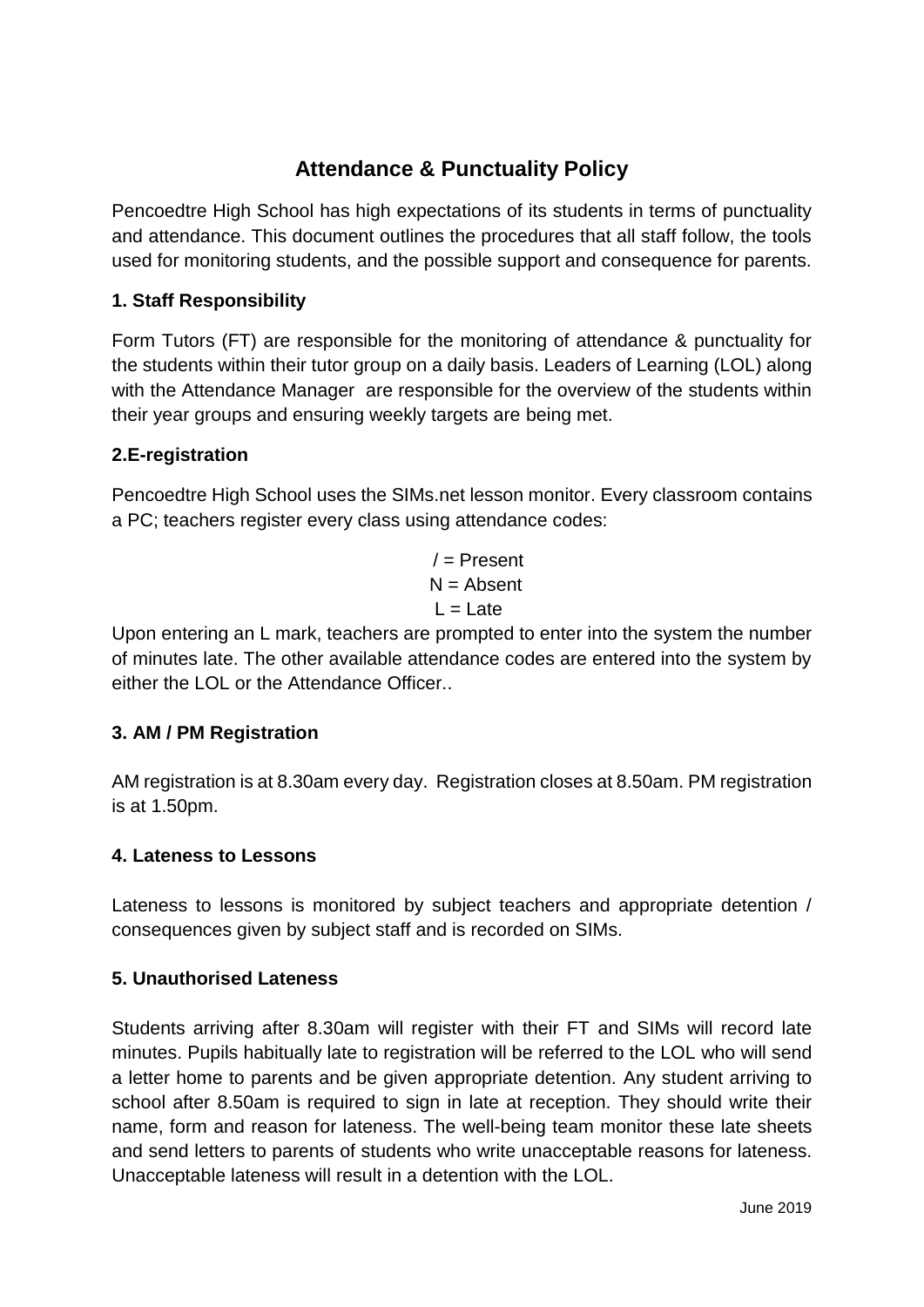#### **6. First Day of Absence**

If a student is absent, parents are requested to telephone the school to inform the school. Parents can also email the school website. If no telephone call is received by 9.30am the attendance manger will make phone calls to parents to discuss reasons for absence prioritising the vulnerable pupils. If there is no response on a subsequent day's absence from the daily home call a letter is generated and sent home.

# **7. Punctuality Concerns**

A student with a poor punctuality record is set a detention in the first instance. If the student continues to show poor punctuality, a letter of concern is sent to the parents and the LOL will monitor the student. If the situation improves, then a letter of congratulations is sent to the student. If punctuality does not improve, then a second letter is sent home, inviting the parents to a meeting with the LOL / well-being manager to discuss how to help improve the situation. If the situation does not improve parents will be invited to attend a panel meeting to discuss punctuality. If there is no improvement, then a FPN warning letter will be issued. Finally if the situation continues a referral will be made to the EWS.

# **8. Attendance Concerns**

**8.1** The school target for attendance is 94.2%. Within an academic year, this is the equivalent of 14 days / 2 weeks absence a year. If a student's attendance falls below 93%, an initial letter of concern is sent to parents and LOL will monitor the student. If the situation does not improve a second letter of concern will be sent informing parents that the school will be monitoring attendance over a further two weeks. If the situation improves at any time then a letter of congratulations is sent to the student.

**8.2** If the situation still does not improve, or the student's attendance falls below 85%, then a further letter of concern is sent home, inviting the parents to a meeting with their LOL / Wellbeing Manager to discuss how to help improve the situation. Parents will usually be requested to provide medical evidence, in the form of appointment cards or a letter from GP in order to authorise any further absences. An Action Plan will be created, if the situation improves, then a letter of congratulations is sent to the student, if there is no improvement within the two week period parents will be invited to a formal "Attendance Panel" meeting when the EWO will be present along with a school governor. If the attendance does not then improve the student will be formally referred to the EWS. A FPN warning letter will be issued.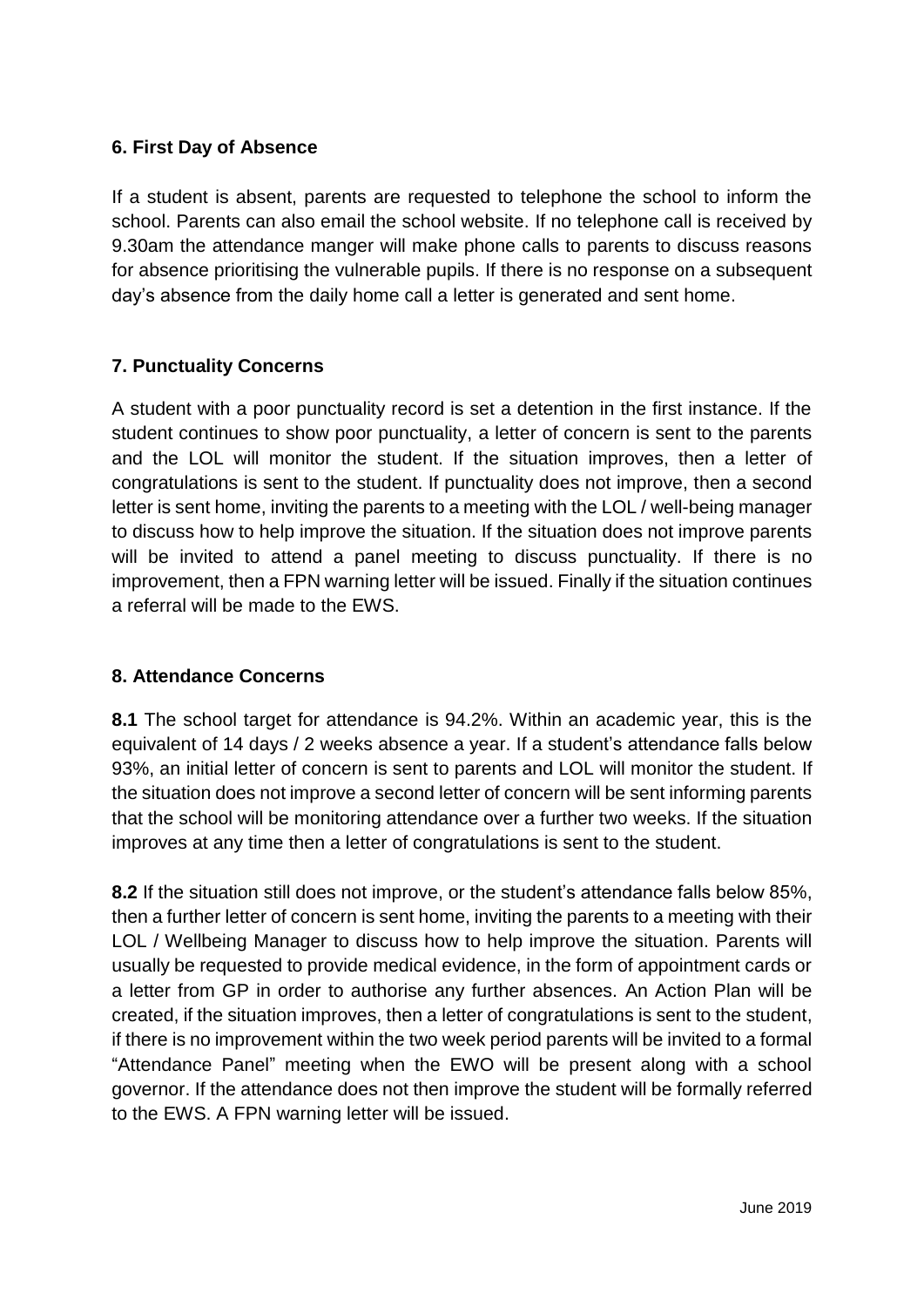**8.3** Fast Tracking – for pupils with historical attendance issues they will follow the Fast Tracking attendance map. They will be invited to a panel meeting by week 7. If no significant improvement in following two weeks a warning FPN will be issued and a referral made to the EWS.

**8.4** LOLs will record concerns of punctuality and attendance on an Individual Attendance Weekly Record Sheet which is given to the lead attendance member of staff.

# **9. The role of Heads of Departments (HODS)**

HODs are asked to monitor attendance in lessons and share any concerns they have with the relevant  $LOL$ 

# **10. The role of the Form Tutor & Leader of Learning**

Form Tutors are given a report each week; this is in the traditional form showing the attendance data for their tutor group for that week. Tutors are required to ask students to provide a letter from a parent stating a reason for the absence; the N code should then be updated appropriately. If a student does not produce an absence note, FTs must advise the LOL. FTs are also given a colour coded chart showing individual pupil % attendance which is discussed with the pupils. If a tutor is concerned about the attendance of a student in their form, they are asked to share their concern with the LOL at the weekly FT/LOL meeting. LOL may request medical evidence for pupils who have a number of absences related to illness. LOL'S are responsible for checking form / year targets are being met.

# **11. Education Welfare Officer**

Once LOL have followed the procedures above and no improvement has been made, and attendance has dropped to 80% then a referral may be made to the Educational Welfare Service. The LOL, together with the Local Authority (LA) and assigned Educational Welfare Officer (EWO) will monitor the student's attendance and/or punctuality. The EWS will issue a "Blue Notice" if attendance does not improve after 2 weeks this is followed by a 6 week monitoring period, if no improvement a court date will be issued.

# **12. Exceptional Leave**

Whenever a parent requests to take a student out of school for a period of leave, unless there are exceptional circumstances, the absence will not be authorised by the Headteacher, and the parent is reminded that the request contravenes the Home-School Agreement signed upon application to the school.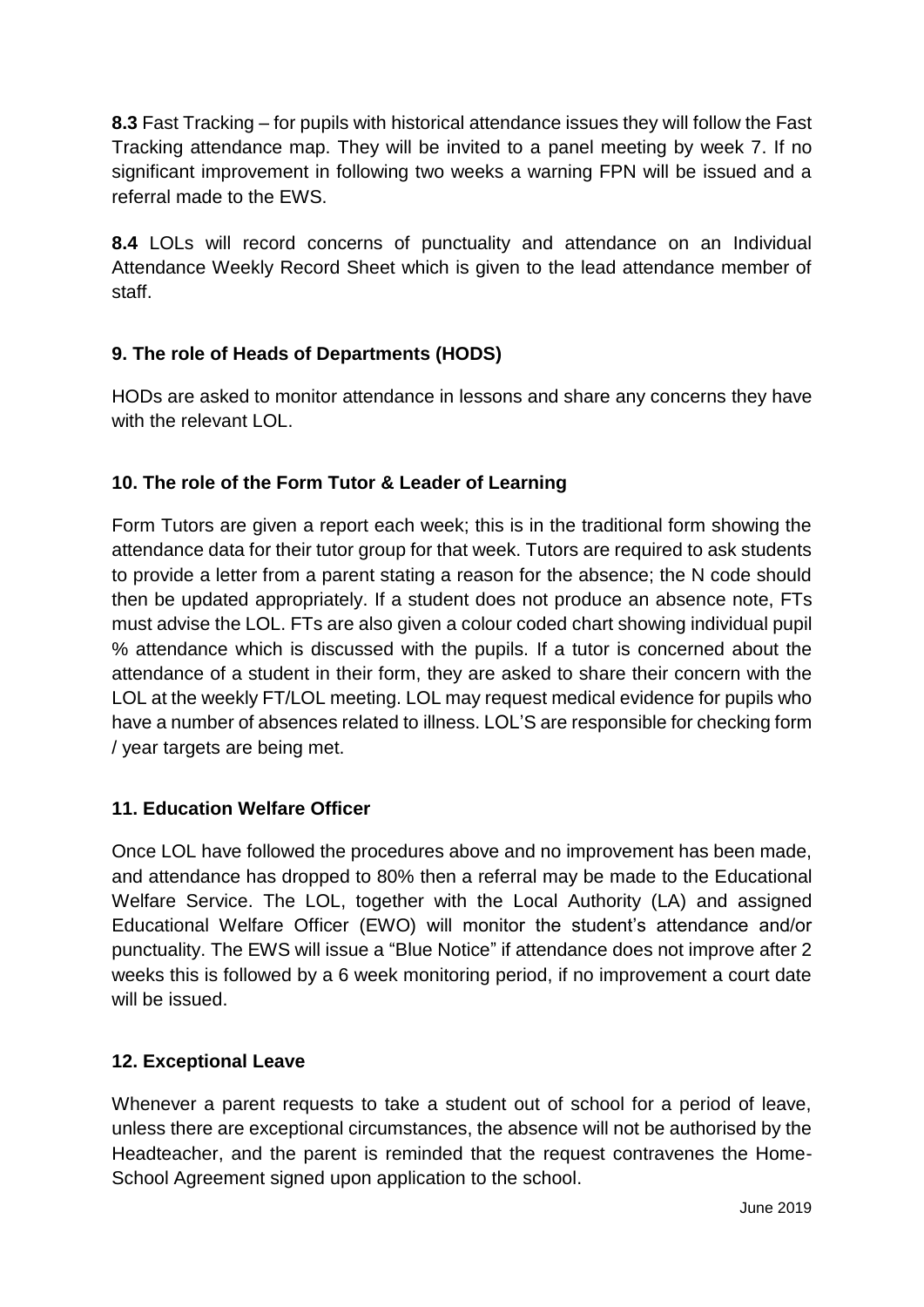I. It is widely known that the link between a student's attendance and attainment is irrefutable

II. Early poor attendance habits follow through from secondary school into employment III. Pencoedtre High School adopts a policy of not routinely authorising exceptional leave. Individual extraordinary applications remain at the discretion of the Head Teacher to authorise.

IV. Exceptional leave will be refused in Years 11, 12 and 13 and to pupils whose attendance is less than 93%.

VI. Exceptional leave will be refused when school is aware of any individual truancy.

VII. Exceptional leave will be refused when request patterns become identifiable.

# **13. Truancy**

If a student truants a lesson they will be issued a detention by the subject teacher.

# **14. Persistent Truancy**

LOLs have a wide variety of strategies to deal with persistent truancy. These strategies include closely monitoring on the SIMS system, having a student 'tracked' in every lesson by LOLs, using a target report book that will require a staff signature for every lesson, parents are invited to sign and monitor this report.

# **15. Truancy off Site**

Any student found to have left the school site at any time of the day, including break and lunch without permission from a member of school staff will be given an internal exclusion or a lunchtime school detention as is deemed appropriate.

# **16. Justifying Student Absence**

**16.1** Where no telephone call has been made to school, parents are asked to inform the school either in writing, via a note in the planner or email to their child's form tutor, the reason for the absence.

**16.2** Where no letter has been received from a parent or there is no telephone response, then a letter will be generated detailing a list of their child's absence with a reply slip, and sent home.

**16.3** During the first week of each half term, Form Tutors are asked to ensure that any absences from the previous half term are all justified. If they have difficulty in obtaining absence notes, Form Tutors must consult their LOL and letters can be generated from the SIMs system.